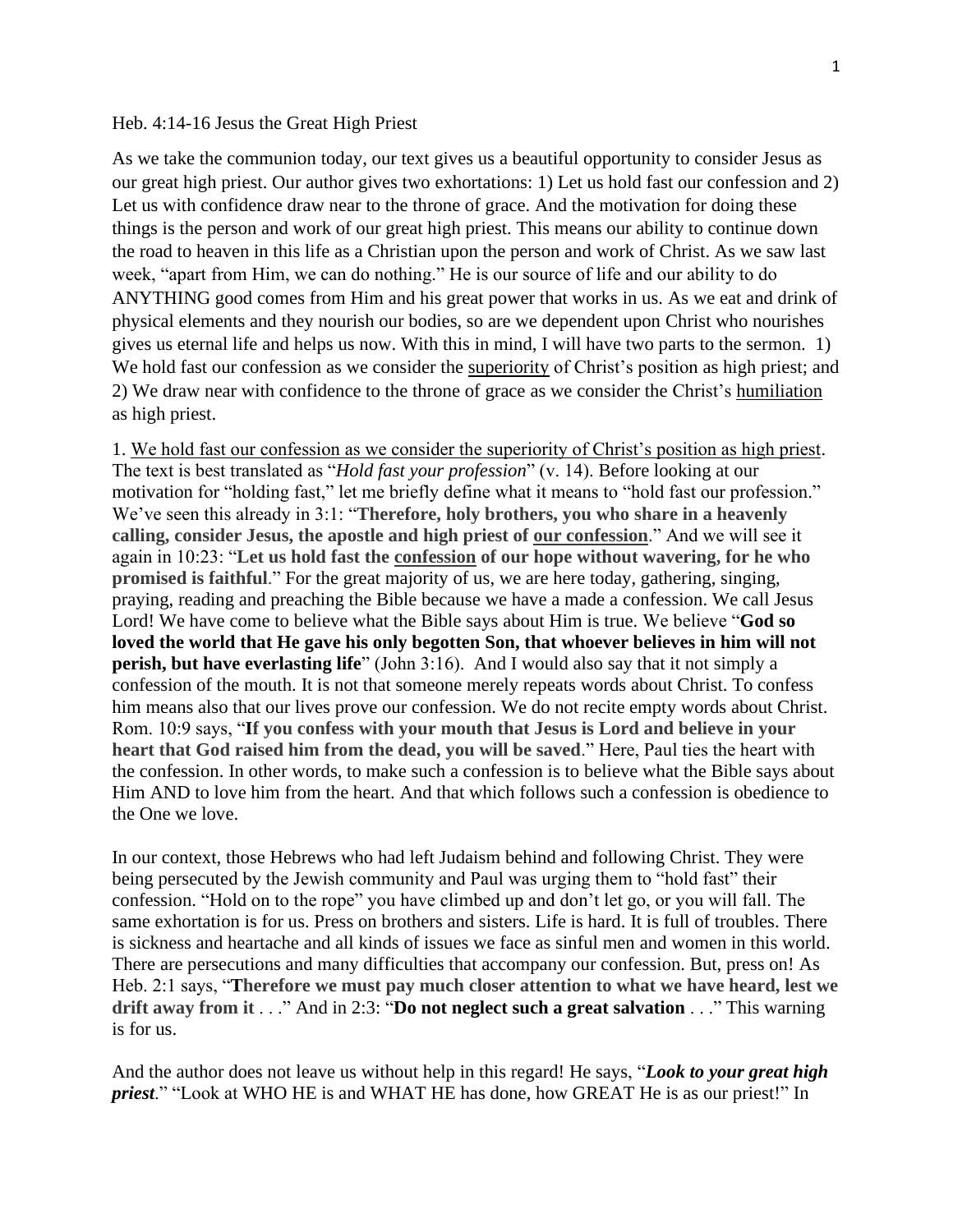this way we remember the superiority of Christ's position. And it isn't merely being our priest that makes him great. Jesus is superior because He is divine. Our text says He is the "**Son of**  God" (v. 14). And, He is not the Son by adoption as we are. He is the heir of all things (1:2). Through Him the world was created (1:2). He is the radiance of the glory of God and the exact imprint of his nature and upholds the universe by the word of his power (1:3). Today He sits at the right hand of the majesty on high (1:3). He is the preeminent Lord (1:6). All the angels worship Him (1:6). He sits on heaven's throne (1:8). His years have no end (1:12). He is greater than Moses (3:1-6). He is greater than Joshua (4:6-10). He does not merely lead us unto an earthly land, but into heaven, the very throne room of God. This is the one whom we confess!

V. 14 also says that "**He has gone through the heavens**." Think about the high priest under Mosaic Law. This man had the highest position in Israel. For once a year he would enter the outer court of the temple. Then he would pass through the holy place. Finally, he would pass through the curtain into the Holy of Holies, and stand in the "presence" of God. But, this was only ONCE a year. And, it was only for a moment. Then, he would leave until the coming year. But, Jesus has "*passed through the heavens*." Now, the Jews often separated heaven into levels, even as Paul said he was "called up into the 3rd heaven" (2 Cor. 12:2). But the point here is that Jesus has passed to the highest of places to the very throne room of God, where He sits forever in the position of greatest superiority as our great high priest.

Just yesterday I was reading in my QT and I thought about all the ways God's priests led his people year after year in the OT. I thought of Noah as he led his family into the Ark. I thought of Abraham as he led his "growing" family in the land of Caanan. I read particularly of Moses as he led the people out of Egypt. And they came to the Red Sea. And as Egypt's armies pursued, God opened the sea and Moses led them through the midst of the waters to safety. In the dessert he would continue to lead them for 40 years. And then Joshua led them into the promised land of Canaan. God rose up kings including Solomon and David, men who led God's people. I think of all the high priests under Mosaic Law that led God's people, particularly on the Day of Atonement, entering the holy of holies.

Let me ask, "*What do all of these 'priests' have in common*? . . . They lead God's people HERE on the earth. But, none of them have "passed through" the heavens! Only our GREAT high priest, the Son of God, the Lord Jesus can do this. Only the divine Son of God, the incarnate Son of man, can lead us to heaven. All the other priests were of the earth, and their bodies will return to the earth. But, the Lord Jesus conquered death and as his disciples looked on, He ascended to heaven, where He now sits. Therefore, brothers and sisters, "*Hold fast your confession*." "*Press on*!" We aren't merely entering an ark. We aren't crossing the Red Sea. We are not making a journey to the Land of Caanan. We aren't entering the temple made with hands of men. We are going to heaven where our Lord sits now! So, I say again, "*Hold fast your confession*." We have a great high priest, the Son of God who has passed through the heavens.

There is no one greater than the ONE we confess. Muslims profess that Mohammed is God's prophet. But, he has not passed through the heavens as high priest. Buddhists and Hindus believe in many lesser gods. But, none of them sit on heaven's throne as Lord of All, but are subject other gods and to humans in various ways. In Jesus' day many Romans confessed that Caesar was a god. Mormons confess Jesus, but not as divine, but instead as a created being. (Please pray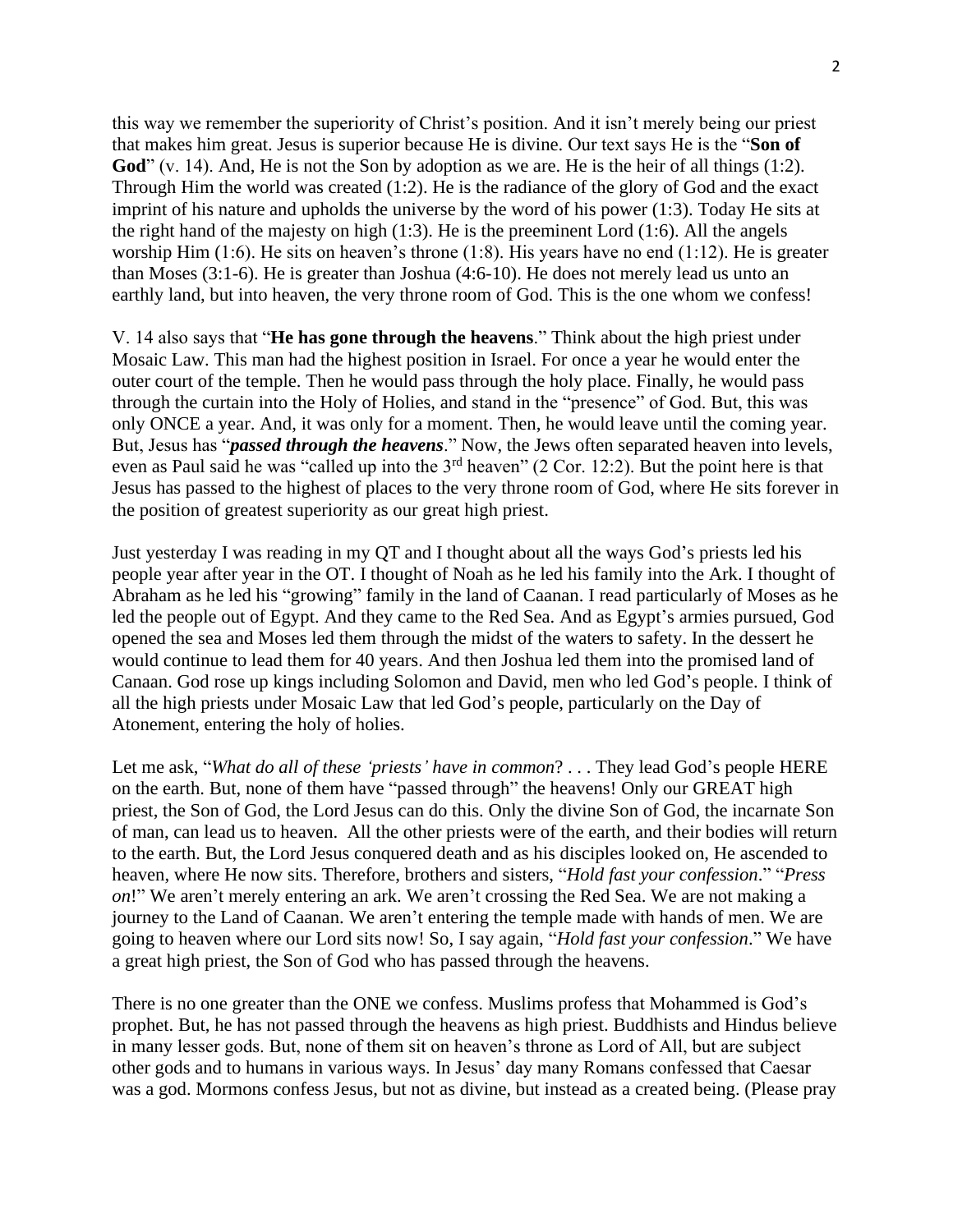for us this week as two young men are coming our way on Monday night.) Brothers and sisters, men and women of this world "confess" and give allegiance to many things and even to people. But, today, ONLY those who confess Jesus as Lord make the true confession.

Now, we come to our 2<sup>nd</sup> exhortation.

2. Let us with confidence draw near. So far, we've only spoke of the GREATNESS, the SUPERIORITY of the person and position of our high priest. But if we stop there, and only consider his ascension and his position now in heaven, we would fall short of God's revelation given to us about our great high priest. To only think of his greatness would not be enough. We would miss an essential element of the gospel. There must be more! As sinful men and women, we cannot ascend into the heavens merely because He is great! On our own, we have no confidence. When I (or any of us) consider the throne of God all we can say is what Isaiah said, "**Holy, holy, holy is the LORD of hosts; the whole earth is full of his glory**! . ." And: "**Woe is me! For I am lost; for I am a man of unclean lips, and I dwell in the midst of a people of unclean lips; for my eyes have seen the King, the LORD of hosts**!" So far today, all we've done is see the "king." But, now, we continue in our text with our motivation to draw near the throne with confidence.

Look at vv. 15-16: "**For we do not have a high priest who is unable to sympathize with our weaknesses, but one who in every respect has been tempted as we are, yet without sin. Let us then with confidence draw near to the throne of grace, that we may receive mercy and find grace to help in time of need**." Here, our motivation to draw near with confidence is the work of our high priest, not in his superior position, but in his humiliation . . . which is his incarnation and his death. "**The WORD became flesh and dwelt among us and we have seen his glory, glory as of the only Son from the Father, full of grace and truth**" (John 1:14). As the angel of the Lord told Joseph, "**Behold, the virgin shall conceive and bear a son, and they shall call his name Immanuel**" **(which means, God with us)** (Matt. 1:23). Phil. 2:5-9: "**Have this mind among yourselves, which is yours in Christ Jesus, who, though he was in the form of God, did not count equality with God a thing to be grasped, but emptied himself, by taking the form of a servant, being born in the likeness of men. And being found in human form, he humbled himself by becoming obedient to the point of death, even death on a cross. Therefore God has highly exalted him and bestowed on him the name that is above every name** . . ." 1 Tim. 2:5 "**For there is one mediator between God and men, the man Christ Jesus**."

The humiliation of Christ completes his "greatness" as our high priest. He had to take on flesh. He had to lay down his life as a sacrifice for us, if he were to be an effective priest for us. And this is what he did. And the difference between us and him is this: Look at v. 15 "*yet without sin*." When the OT priest went into the holy of holies, he went in as a sinful man, taking the blood of bulls and goats, which could never atone for (cover) sins. In obedience, by faith, they looked forward to God's promise, the great high priest, the Lord Jesus. When Jesus entered the holy of holies, He Himself was the sacrifice. And God accepted it. Why? Because there was no sin! He was the "lamb of God" who takes away our sins. ONLY the blood of God's lamb would be acceptable! And then, as the Son of God, He rose from the dead after three days. This is why